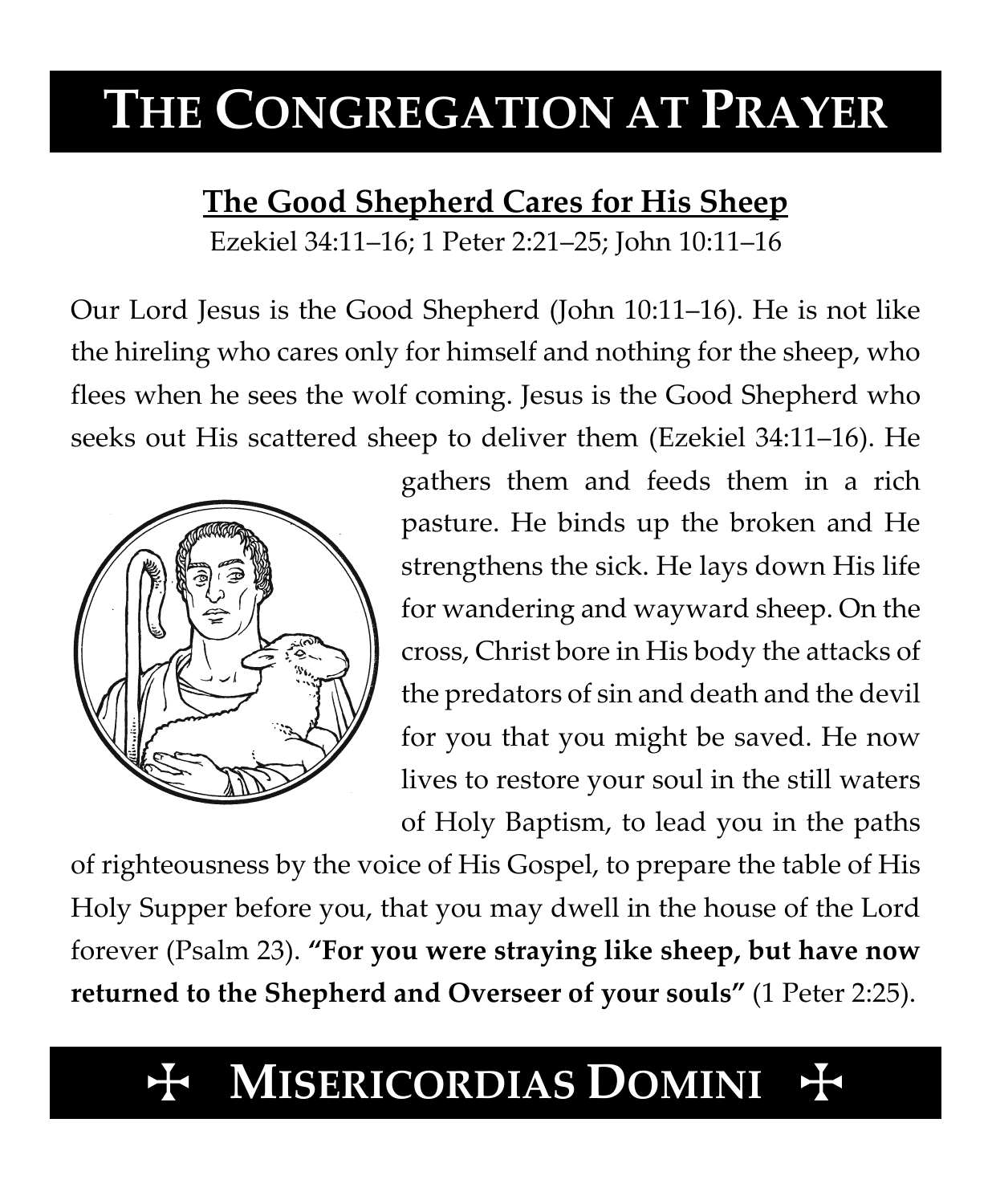#### **INVOCATION** (*make the sign of the holy cross and say*)

In the Name of the Father and of the  $\pm$  Son and of the Holy Spirit.

#### **THE APOSTLES CREED**

I believe in God the Father Almighty, Maker of Heaven and earth. And in Jesus Christ, His only Son, our Lord, who was conceived by the Holy Spirit, born of the Virgin Mary, suffered under Pontius Pilate, was crucified, died, and was buried. He descended into hell. The third day He rose again from the dead. He ascended into Heaven and is seated at the right hand of God the Father Almighty. From thence He will come to judge the living and the dead. I believe in the Holy Spirit, the Holy Christian Church, the communion of saints, the forgiveness of sins, the resurrection of the body, and the  $\pm$  life everlasting.

**PSALMODY** *(sing or read out loud each day)*

Psalm 23

#### **LEARN BY HEART LUTHER'S SMALL CATECHISM**: The Lord's Prayer

*The Third Petition* **Thy will be done on earth as it is in Heaven.**

*What does this mean?*

**The good and gracious will of God is done even without our prayer, but we pray in this petition that it may be done among us also.**

#### **DAILY READINGS**

| <b>Sunday:</b> Proverbs 2               | Deuteronomy 5                                   |           | Hosea 1:1-2:1 2 Timothy 3:10-4:8 |
|-----------------------------------------|-------------------------------------------------|-----------|----------------------------------|
| <b>Monday:</b> Proverbs 3:1-12          | Deuteronomy 6                                   |           | Hosea 2:2-23 2 Timothy 4:9-22    |
| Tuesday: Proverbs 3:13-20 Deuteronomy 7 |                                                 | Hosea 3   | Titus $1:1-4$                    |
|                                         | Wednesday: Proverbs 3:21-35 Deuteronomy 8:1-9:5 | Hosea 4-5 | Titus 1:5-16                     |
| Thursday: Proverbs 4                    | Deuteronomy 9:6-10:11                           | Hosea 6-7 | Titus 2                          |
| Friday: Proverbs 5                      | Deuteronomy 10:12-11:32 Hosea 8                 |           | Titus 3:1-7                      |
| <b>Saturday:</b> Proverbs 6:1-19        | Deuteronomy 12                                  | Hosea 9   | Titus 3:8-11                     |

**HYMN OF THE WEEK** *The King of Love My Shepherd Is LSB 709*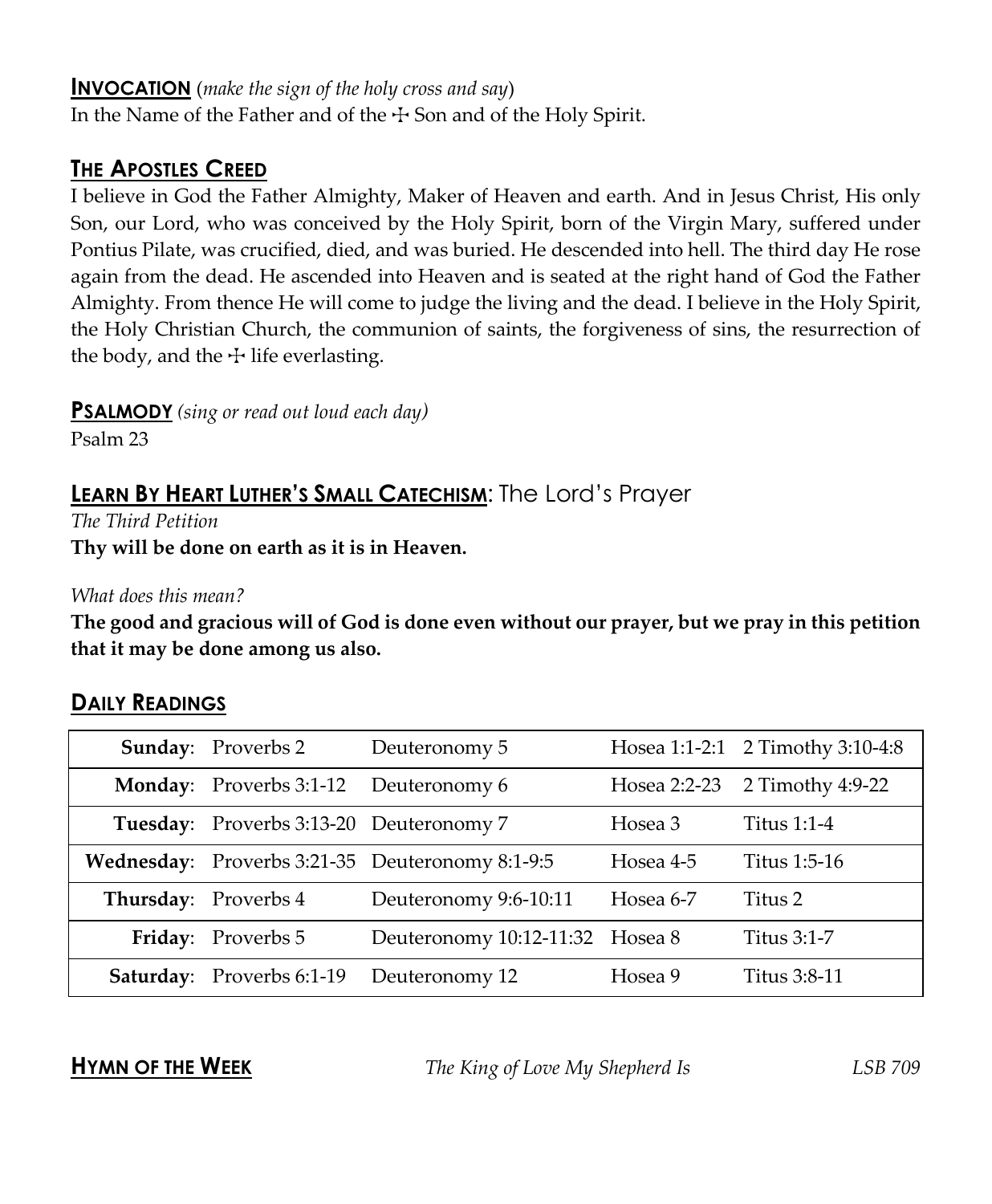#### **PRAYERS**

*The following suggestions are offered as an aid in developing the habit of praying for ourselves and others each week:*

**Sunday**: For the joy of the resurrection among us; for the fruit of faith nourished by Word and Sacrament.

**Monday**: For faith to live in the promise of Holy Baptism; for one's calling and daily work; for the unemployed; for the salvation and well-being of our neighbors; for schools, colleges, and seminaries; for good government and for peace.

**Tuesday**: For deliverance against temptation and evil; for the addicted and despairing, the tortured and oppressed; for those struggling with sin.

**Wednesday**: For marriage and family, that husbands and wives, parents and children live in ordered harmony according to God's Word; for parents who must raise children alone; for our communities and neighborhoods.

**Thursday**: For the Church and her pastors; for deacons, teachers, and other church workers; for missionaries and for all who serve the Church; for fruitful and salutary use of the blessed Sacrament of Christ's body and blood.

**Friday**: For faithful preaching of the holy cross of our Lord Jesus Christ; for the spread of His knowledge throughout the whole world; for the persecuted and oppressed; for the sick and dying.

**Saturday**: For faithfulness to the end; for the renewal of those who are withering in the faith or have fallen away; for receptive hearts and minds to God's Word on the Lord's Day; for pastors as they prepare to administer and for people as they prepare to receive Christ's holy gifts.

O God, through the humiliation of Your Son You raised up the fallen world. Grant to Your faithful people, rescued from the peril of everlasting death, perpetual gladness and eternal joys; through Jesus Christ, our Lord, who lives and reigns with You and the Holy Spirit, one God, now and forever.

O Lord, look down from Heaven. Behold, visit, and relieve Your servants who stand in need of our prayers: **[insert the names of family members, friends, church members, government officials, those in need, etc.]** Look upon them with the eyes of Your mercy. Grant them comfort and sure confidence in You. Defend them from all danger, and keep them in perpetual peace and safety, through Jesus Christ, our Lord.